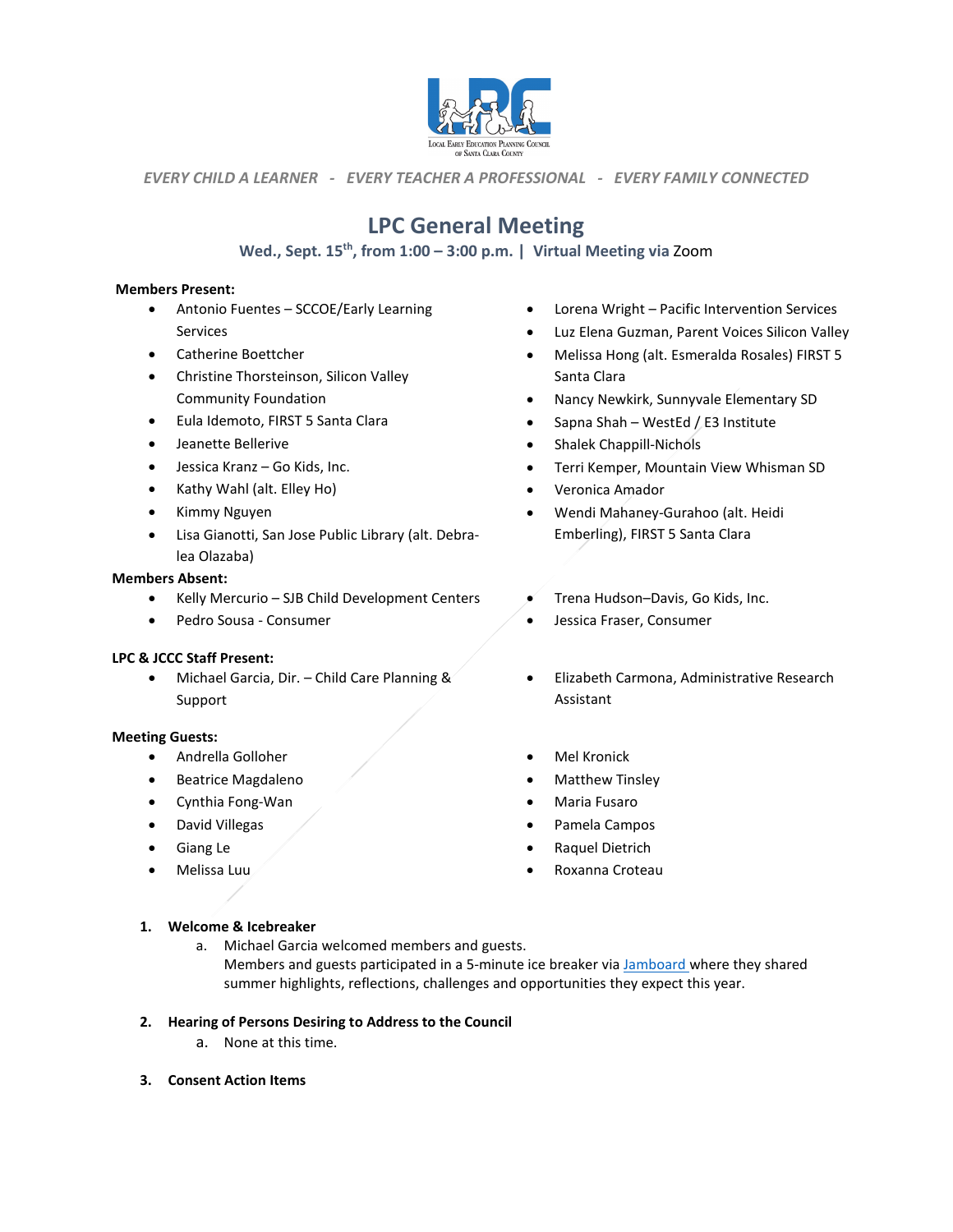

#### *EVERY CHILD A LEARNER - EVERY TEACHER A PROFESSIONAL - EVERY FAMILY CONNECTED*

a. Approve 5.12.21 LPC Meeting Minutes: Motion to approve Shalek Chappill-Nichols 1st; Kathy Wahl 2nd. All in favor. Abstaining: Veronica Amador. Motion carries.

#### **4. Presentations & Updates**

#### a. **Quality Matters Stipend Program, Kimmy Nguyen, WestEd**

WestEd is working with 800 participants (200 done, 100 hand holding and rest cruising). More programs use the Workforce Registry for professional development such as CPIN, Workforce Inclusion Collaborative, the LPC, and soon FIRST 5 for some of their training. Michael thanked WestEd for helping SCCOE process stipends for two years now and continuing to support participants. Michael is looking forward to another round of stipends. Kimmy will be presenting at the next R&R webinar on similar content for R&R audience.

#### b. **SJSU Early Childhood Institute, Andrea Golloher and Maria Fusaro**

The SJSU Early Childhood Institute offers Training and Professional Development, Research and Evaluation and Policy & Advocacy. A recent activity of the institute is the EC STEM Ambassador Series, which was a training series for Title 5 Providers which incorporated support and practice planning to support STEM in EC settings and incorporated planning for inclusion. The activity was LPC funded. Other activities include Speaker Series, Consultation and Evaluation and Grant Writing. Planned activities include Podcast and Convening.

### c. **Upcoming Equity Training of Trainers Series (Implicit Bias TOT and an Anti-Bias/Anti-Racist Education TOT), Esmeralda Rosales**

First 5 Training Hub. Participants have already been selected for the County. Four of the 13 trainers are child care providers. Program postponed until October through June 2022.

#### d. **ECE Equity Playbook, Kathy Wahl**

Kathy was happy to say moving forward to creating an ECE Equity Playbook. They are currently working with a consultant and will be available soon. One of the authors is doing a course on policy in one of the grad programs and using ways of equity to go through. Ways to Equity is on the website and excited about launching enhancement for African American learners, which will go live by the Conference.

#### e. **Inclusion Collaborative State Conference, Kathy Wahl**

Kathy shared with members and guests a PSA video for the Conference. Kathy shared the registration link shared via chat for the virtual Conference, which includes four keynotes. Members and guests learned that registration is high. Senator Dave Cortese has a prerecorded welcome speech and a nice production site that staff members created.

#### f. **FIRST 5 Commission Updates, Kathy Wahl**

Thanked LPC for continuing to be the Rep. Next meeting is the following week and lots of staff movement. Meanwhile, world continues and the Early Learning team is hectic. Warm line has been funded and truly love all the work coming out of FIRST 5. Wendi promoted to Chief of Community Impact at FIRST 5.

#### g. **LPC Coordinator Report, Michael Garcia**

Michael welcomed the four new LPC members, Christine, Veronica, Luz, and Shalek and provided an update on pilot bill 1294. He announced that it made it to the governor's desk and is awaiting